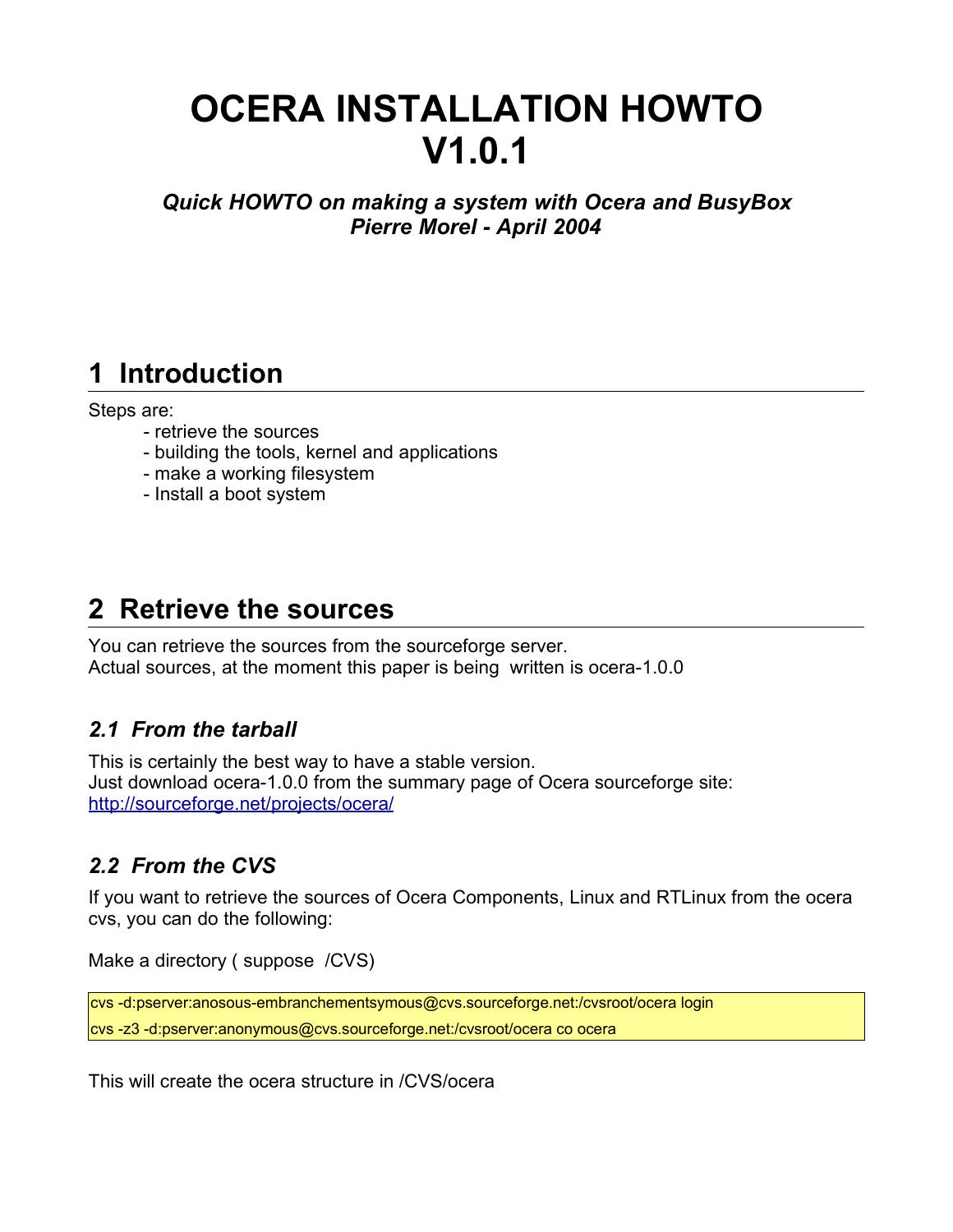## **3 Compile the kernel**

#### cd ocera

make xconfig

**take care to not use the local APIC if you use a single board system because there is still a bug in the configuration's options. You must also enable the VT, Virtual Terminal support in the character devices**

**drivers and VGA text console.**

**If you do not want to build the documentation and the applications, you can comment out the entries in the makefile.**

Then: make

This should give you the following directories in the ocera-1.0.0 directory:

- target-i386
	- boot
		- vmlinuz-2.4.18-ocera-1.0.0
		- System.map-2.4.18-ocera-1.0.0
	- dev
	- etc

• lib

- rc.d/init.d/rtlinux
- modules/2.4.18-ocera-1.0.0 with all drivers and RTLinux modules
- usr
	- lib with orte and posix development libraries
	- bin with the ORTE binaries and tests programs
	- include
	- rtlinux with RTLinux demo and tests programs

At this point you may choose between:

Installing your ocera kernel on you system, then you can act as with any standard linux kernel.

Installing your ocera kernel as an embedded system, using embdebsys or a simple busybox.

If you want to use emdebsys, just do:

make xrootfs

and follow the instructions.

if you want to simply use busybox follow the instructions in the chapter *Installing OCERA in Busybox environment*.

If you want to simply use you development system as an OCERA system follow the instructions of the chapter *Installing OCERA as a training system*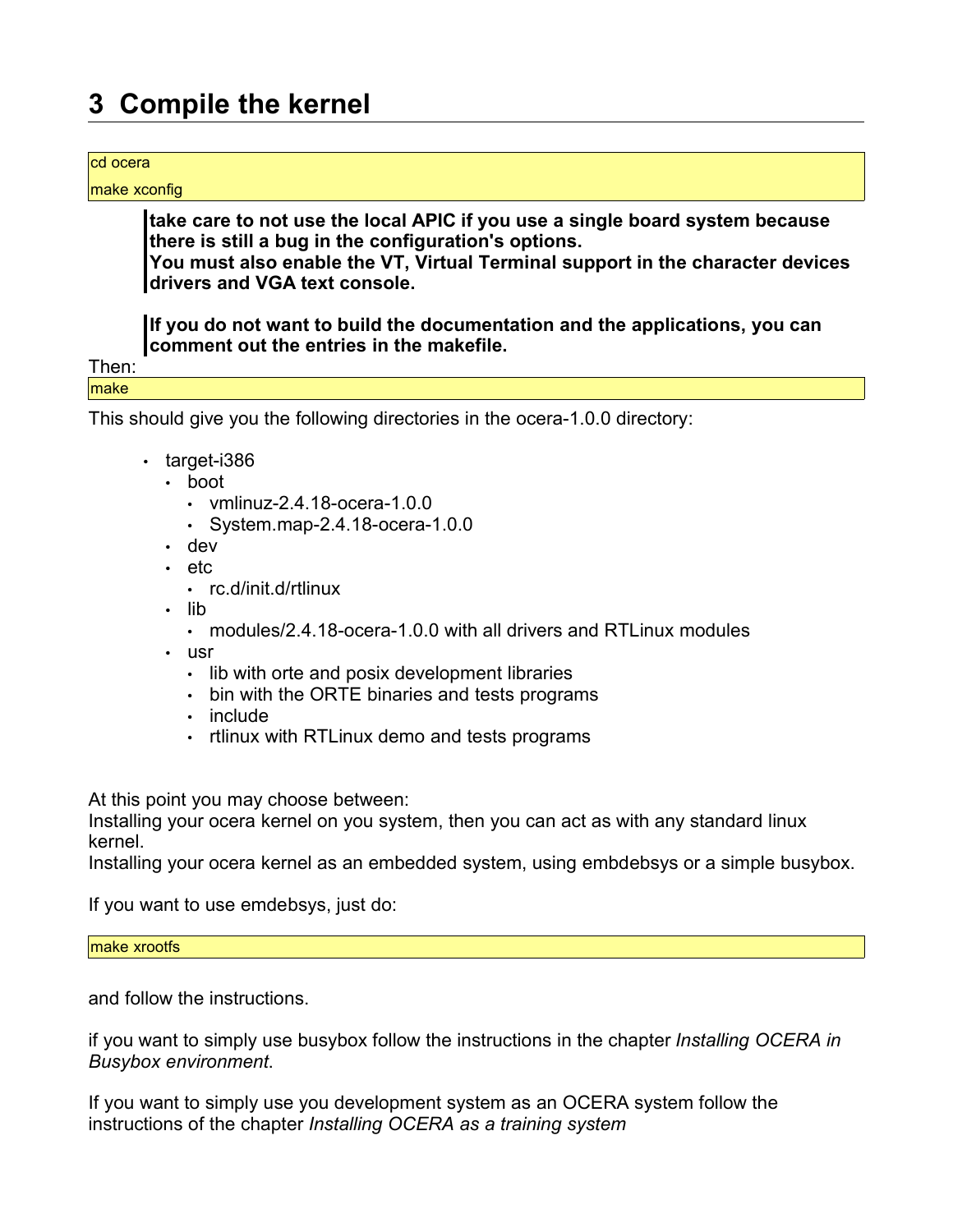## **4 Installing OCERA as a training system**

cp target-i386/boot/vmlinuz-2.4.18-ocera-1.0.0 /boot/ cp target-i386/boot/System.map-2.4.18-ocera-1.0.0 /boot/ cp -r target-i386/lib/modules/2.4.18-ocera-1.0.0/ /lib/modules

edit /etc/lilo.conf and add a new entry like:

image=/boot/vmlinuz-2.4.18-ocera-1.0.0 label=ocera read-only optional

puis lancer lilo.

## **5 Installing OCERA in a busybox environment**

### *5.1 retrieve BusyBox and syslinux*

wget http://busybox.net/downloads/busybox-1.00-pre3.tar.bz2 wget http://syslinux.zytor.com/download/syslinux-2.06.tar.gz

- retrieve a basic template file system from mnis: wget http://www.mnis.fr/download/basiclinuxfs-0.1.tgz

### *5.2 setup the directories*

# First be sure to have clean links: cd /usr/src rm linux # or move it rm rtlinux # or move it rm /usr/include/linux # or move it rm /usr/include/asm # or move it ln -s /usr/src/linux/include/linux /usr/include/linux ln -s /usr/src/linux/include/asm /usr/include/asm

# copy the sources to let the CVS clean (cd /CVS/ocera/kernel ; tar cf - linux) | tar xvf - (cd /CVS/ocera/kernel ; tar cf - rtlinux) | tar xvf - (cd /CVS/ocera/ ; tar cf - components) | tar xvf tar jxvf busybox-1.00-pre3.tar.bz2 tar zxvf syslinux-2.06.tar.gz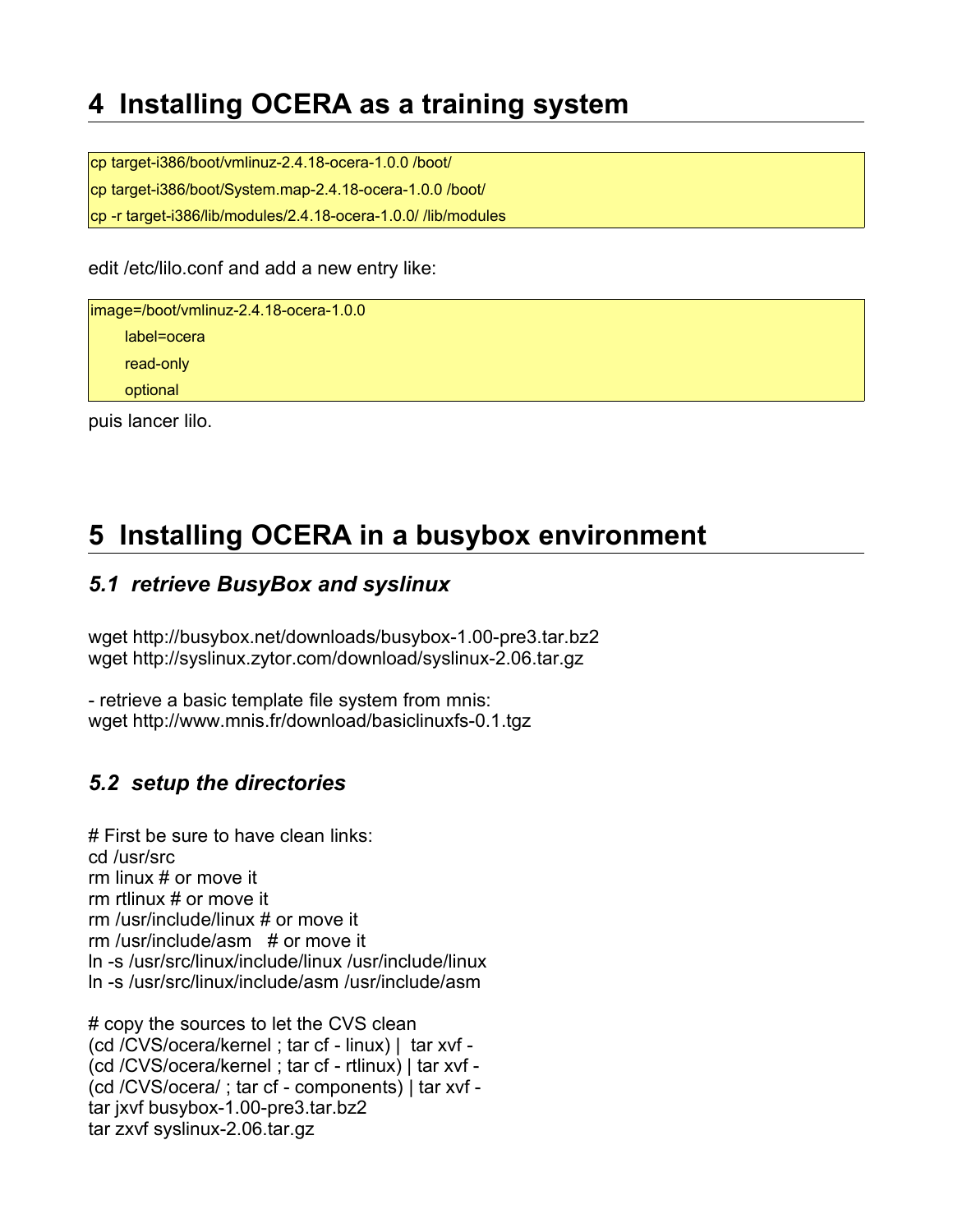### *5.3 be sure to use the proper development tools*

use dpkg -l ro verify the versions: gcc 2.95.4-14 The GNU C compiler. bin86 0.16.0-2 16-bit assembler and loader make 3.79.1-14 The GNU version of the "make" utility. autoconf 2.57-1jlb automatic configure script builder automake 1.4-p4-1.1 A tool for generating GNU Standards-compliant

### *5.4 build the tools*

| cd syslinux-2.06     |  |
|----------------------|--|
| make all             |  |
|                      |  |
| cd busybox-1.00-pre3 |  |
| make menuconfig      |  |
| make dep             |  |
| make                 |  |
| make install         |  |

### *5.5 make the target file system:*

| <b>mkdir TARGET</b>                                             |
|-----------------------------------------------------------------|
| cd TARGET                                                       |
| tar zxvf basiclinuxfs-0.1.tgz                                   |
| $\vert$ (cd /busybox-1.00-pre3/ install; tar cf - )   tar xvf - |
| cp/target-i386/boot/System.map-2.4.18-ocera-1.0.0 boot          |
| cp/target-i386/boot/vmlinuz-2.4.18-ocera-1.0.0 boot             |
| cp -r /target-i386/lib/modules lib                              |

Change the configuration files in TARGET/etc to fit your needs

Make the root file system from the TARGET directory:

mke2fs /dev/ram0 mount /dev/ram0 /mnt  $|$ (cd TARGET; tar cf - \*)  $|$  (cd /mnt; tar xvf -) umount /mnt dd if=/dev/ram0 of=root gzip root